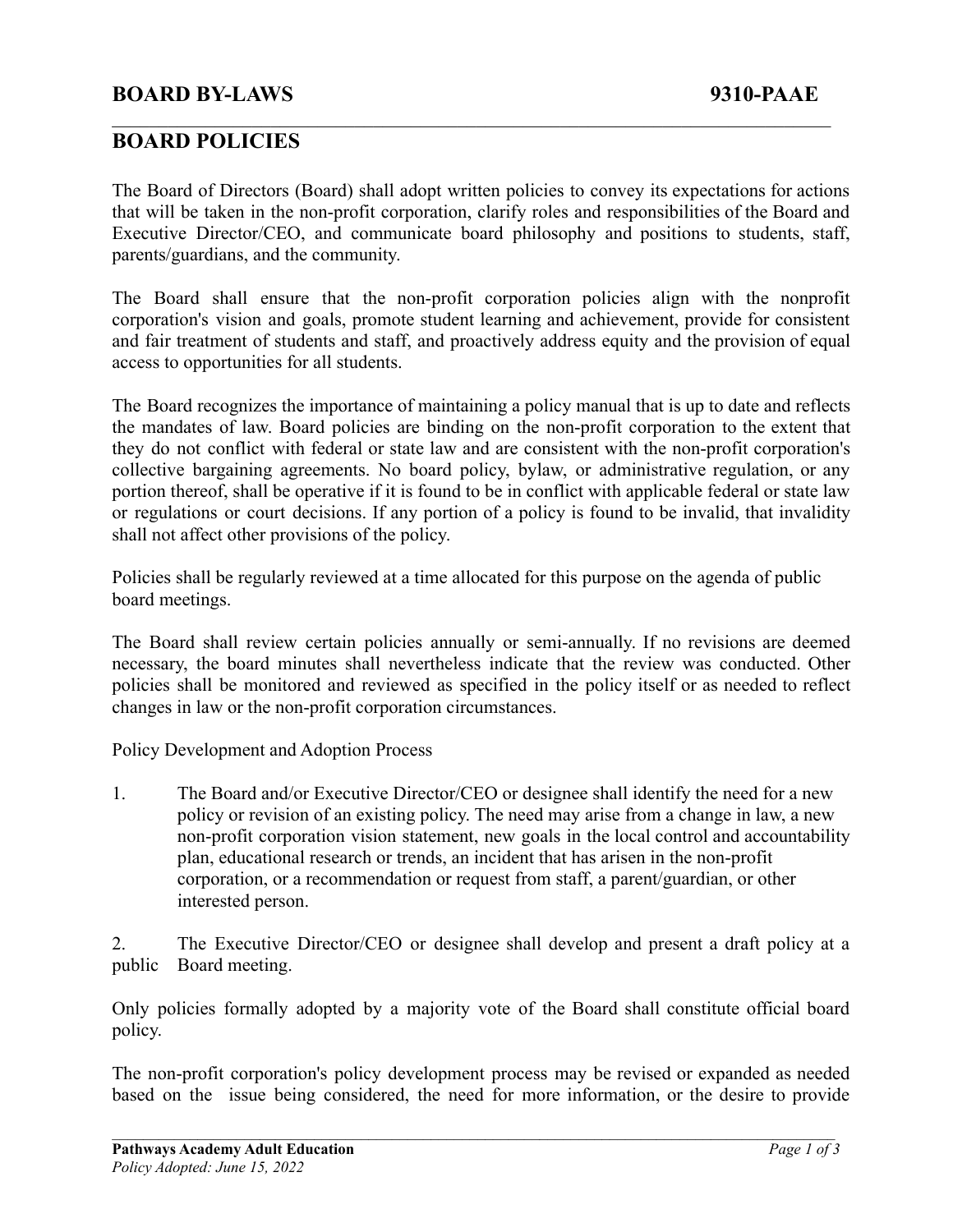## **BOARD POLICIES**

greater opportunities for consultation and public input.

Policies shall become effective upon Board adoption or at a future date if so designated by the Board at the time of adoption.

 $\mathcal{L}_\mathcal{L} = \{ \mathcal{L}_\mathcal{L} = \{ \mathcal{L}_\mathcal{L} = \{ \mathcal{L}_\mathcal{L} = \{ \mathcal{L}_\mathcal{L} = \{ \mathcal{L}_\mathcal{L} = \{ \mathcal{L}_\mathcal{L} = \{ \mathcal{L}_\mathcal{L} = \{ \mathcal{L}_\mathcal{L} = \{ \mathcal{L}_\mathcal{L} = \{ \mathcal{L}_\mathcal{L} = \{ \mathcal{L}_\mathcal{L} = \{ \mathcal{L}_\mathcal{L} = \{ \mathcal{L}_\mathcal{L} = \{ \mathcal{L}_\mathcal{$ 

Board Bylaws

The Board shall prescribe and enforce rules for its own governance consistent with state law and regulations.

Bylaws governing board operations may be developed, adopted, and amended following the same procedures as those used for the adoption or amendment of board policy.

#### Administrative Regulations

The Executive Director/CEO or designee shall be responsible for developing and enforcing administrative regulations for the operation of the non-profit corporation. Administrative regulations shall be consistent with law and board policy and shall be designed to promote the achievement of the non-profit corporation goals and objectives. Administrative regulations may describe specific actions to be taken, roles and responsibilities of staff, timelines, and/or other provisions. The Executive Director/CEO or designee may also develop procedures manuals, handbooks, or other guides to carry out the intent of board policy.

When board policies are amended, the Executive Director/CEO or designee shall review corresponding administrative regulations to ensure that they conform to the intent of the revised policy. In case of conflict between administrative regulation and board policy, policy shall prevail.

The Board may review and/or approve administrative regulations for the purpose of ensuring conformity with the intent of board policy.

#### Monitoring and Evaluation

At any time, the Board and Executive Director/CEO or designee may determine that progress reports to the Board on the implementation and/or effectiveness of the policy should be scheduled. If so, the Board and Executive Director/CEO or designee shall agree upon a timeline and, as applicable, measures for evaluating the effectiveness of the policy in achieving its purpose.

#### Access to Policies

The Executive Director/CEO or designee shall ensure that all non-profit corporation employees and the public have access to an up-to-date non-profit corporation policy manual. The policy manual shall be maintained electronically.

 $\mathcal{L}_\mathcal{L} = \{ \mathcal{L}_\mathcal{L} = \{ \mathcal{L}_\mathcal{L} = \{ \mathcal{L}_\mathcal{L} = \{ \mathcal{L}_\mathcal{L} = \{ \mathcal{L}_\mathcal{L} = \{ \mathcal{L}_\mathcal{L} = \{ \mathcal{L}_\mathcal{L} = \{ \mathcal{L}_\mathcal{L} = \{ \mathcal{L}_\mathcal{L} = \{ \mathcal{L}_\mathcal{L} = \{ \mathcal{L}_\mathcal{L} = \{ \mathcal{L}_\mathcal{L} = \{ \mathcal{L}_\mathcal{L} = \{ \mathcal{L}_\mathcal{$